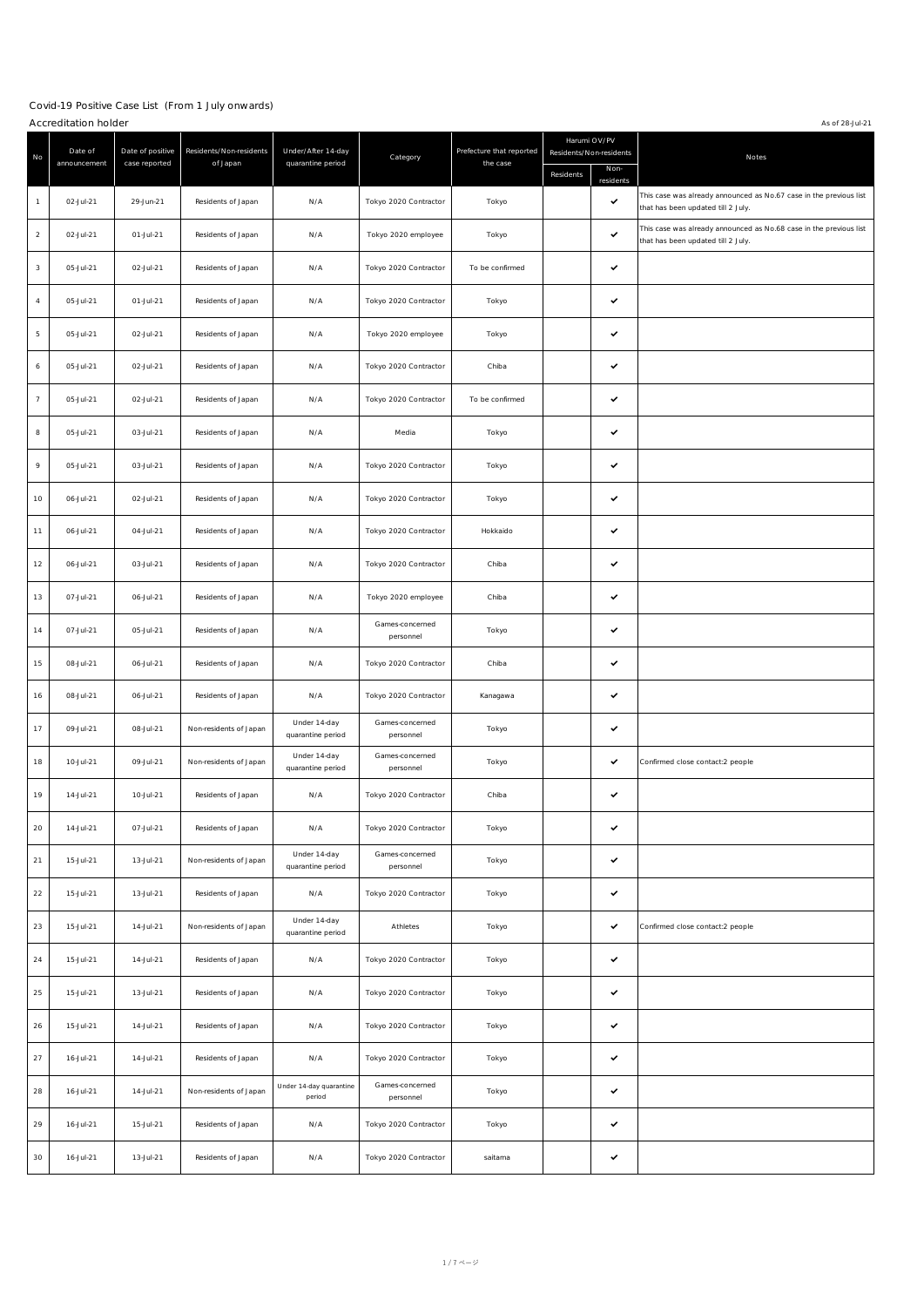#### Covid-19 Positive Case List (From 1 J uly onwards)  $\overline{A}$  Accreditation holder  $\overline{A}$  as of 28-J ul-21

|    | ACCICATION INICI        |                                   |                                     |                                         |                              |                                      |              |                                                 | A 3 01 2 0 1 0 2 3                                                             |
|----|-------------------------|-----------------------------------|-------------------------------------|-----------------------------------------|------------------------------|--------------------------------------|--------------|-------------------------------------------------|--------------------------------------------------------------------------------|
| No | Date of<br>announcement | Date of positive<br>case reported | Residents/Non-residents<br>of Japan | Under/After 14-day<br>quarantine period | Category                     | Prefecture that reported<br>the case | Residents    | Harumi OV/PV<br>Residents/Non-residents<br>Non- | Notes                                                                          |
| 31 | 17-Jul-21               | 15-Jul-21                         | Non-residents of J apan             | Under 14-day<br>quarantine period       | Games-concerned<br>personnel | Tokyo                                |              | residents<br>✓                                  |                                                                                |
| 32 | 17-Jul-21               | 15-Jul-21                         | Non-residents of J apan             | Under 14-day<br>quarantine period       | Games-concerned<br>personnel | Tokyo                                |              | ✓                                               | Confirmed close contact:1 people                                               |
| 33 | 17-Jul-21               | 16-Jul-21                         | Non-residents of J apan             | Under 14-day<br>quarantine period       | Media                        | Tokyo                                |              | ✓                                               |                                                                                |
| 34 | 17-Jul-21               | 14-Jul-21                         | Residents of J apan                 | N/A                                     | Tokyo 2020 Contractor        | Hokkaido                             |              | ✓                                               |                                                                                |
| 35 | 17-Jul-21               | 15-Jul-21                         | Non-residents of J apan             | Under 14-day<br>quarantine period       | Games-concerned<br>personnel | Tokyo                                |              | ✓                                               |                                                                                |
| 36 | 17-Jul-21               | 16-Jul-21                         | Non-residents of J apan             | Under 14-day<br>quarantine period       | Games-concerned<br>personnel | Tokyo                                |              | $\checkmark$                                    |                                                                                |
| 37 | 17-Jul-21               | 16-Jul-21                         | Non-residents of J apan             | Under 14-day<br>quarantine period       | Games-concerned<br>personnel | Tokyo                                | $\checkmark$ |                                                 | Na37, Na53, Na54<br>Confirmed close contact:18 people                          |
| 38 | 17-Jul-21               | 16-Jul-21                         | Non-residents of J apan             | Under 14-day<br>quarantine period       | Media                        | Tokyo                                |              | $\checkmark$                                    |                                                                                |
| 39 | 17-Jul-21               | 16-Jul-21                         | Residents of J apan                 | N/A                                     | Tokyo 2020 Contractor        | Chiba                                |              | ✓                                               |                                                                                |
| 40 | 17-Jul-21               | 16-Jul-21                         | Residents of J apan                 | N/A                                     | Tokyo 2020 Contractor        | Saitama                              |              | ✓                                               |                                                                                |
| 41 | 17-Jul-21               | 16-Jul-21                         | Residents of Japan                  | N/A                                     | Tokyo 2020 Contractor        | Tokyo                                |              | ✓                                               |                                                                                |
| 42 | 17-Jul-21               | 16-Jul-21                         | Residents of Japan                  | N/A                                     | Tokyo 2020 Contractor        | Tokyo                                |              | ✓                                               |                                                                                |
| 43 | 17-Jul-21               | 16-Jul-21                         | Residents of Japan                  | N/A                                     | Tokyo 2020 Contractor        | Ibaraki                              |              | ✓                                               |                                                                                |
| 44 | 17-Jul-21               | 16-Jul-21                         | Residents of J apan                 | N/A                                     | Tokyo 2020 Contractor        | Chiba                                |              | ✓                                               |                                                                                |
| 45 | 17-Jul-21               | 16-Jul-21                         | Non-residents of J apan             | Under 14-day<br>quarantine period       | Games-concerned<br>personnel | Miyagi                               |              | ✓                                               |                                                                                |
| 46 | 18-Jul-21               | 16-Jul-21                         | Non-residents of J apan             | Under 14-day<br>quarantine period       | Games-concerned<br>personnel | Tokyo                                |              | ✓                                               |                                                                                |
| 47 | 18-Jul-21               | 16-Jul-21                         | Non-residents of J apan             | Under 14-day<br>quarantine period       | Games-concerned<br>personnel | Tokyo                                |              | ✓                                               |                                                                                |
| 48 | 18-Jul-21               | 17-Jul-21                         | Non-residents of J apan             | Under 14-day<br>quarantine period       | Games-concerned<br>personnel | Tokyo                                |              | ✓                                               | Confirmed close contact:8 people                                               |
| 49 | 18-Jul-21               | 17-Jul-21                         | Non-residents of J apan             | Under 14-day<br>quarantine period       | Games-concerned<br>personnel | Chiba                                |              | ✓                                               |                                                                                |
| 50 | 18-Jul-21               | 17-Jul-21                         | Non-residents of J apan             | Under 14-day<br>quarantine period       | Tokyo 2020 Contractor        | Tokyo                                |              | ✓                                               |                                                                                |
| 51 | 18-Jul-21               | 17-Jul-21                         | Non-residents of J apan             | Under 14-day<br>quarantine period       | Media                        | Tokyo                                |              | $\checkmark$                                    |                                                                                |
| 52 | 18-Jul-21               | 17-Jul-21                         | Non-residents of J apan             | Under 14-day<br>quarantine period       | Athletes                     | Tokyo                                |              | ✓                                               | Confirmed close contact:4 people<br>United States of America. Beach Volleyball |
| 53 | 18-Jul-21               | 17-Jul-21                         | Non-residents of J apan             | Under 14-day<br>quarantine period       | Athletes                     | Tokyo                                | $\checkmark$ |                                                 | Na37, Na53, Na54 Confirmed close contact:18 people<br>South Africa. Football   |
| 54 | 18-Jul-21               | 17-Jul-21                         | Non-residents of J apan             | Under 14-day<br>quarantine period       | Athletes                     | Tokyo                                | $\checkmark$ |                                                 | Na37, Na53, Na54 Confirmed close contact:18 people<br>South Africa. Football   |
| 55 | 18-Jul-21               | 16-Jul-21                         | Non-residents of J apan             | After 14-day quarantine<br>period       | Games-concerned<br>personnel | Tokyo                                |              | ✓                                               |                                                                                |
| 56 | 19-Jul-21               | 16-Jul-21                         | Non-residents of J apan             | Under 14-day<br>quarantine period       | Games-concerned<br>personnel | Chiba                                |              | ✓                                               |                                                                                |
| 57 | 19-Jul-21               | 18-Jul-21                         | Non-residents of J apan             | Under 14-day<br>quarantine period       | Media                        | Tokyo                                |              | $\checkmark$                                    |                                                                                |
| 58 | 19-Jul-21               | 15-Jul-21                         | Residents of J apan                 | $\mathsf{N}/\mathsf{A}$                 | Tokyo 2020 Contractor        | Saitama                              |              | ✓                                               |                                                                                |
| 59 | 20-Jul-21               | 19-Jul-21                         | Residents of J apan                 | N/A                                     | Tokyo 2020 Contractor        | To be confirmed                      |              | ✓                                               |                                                                                |
| 60 | 20-Jul-21               | 17-Jul-21                         | Residents of J apan                 | N/A                                     | Tokyo 2020 volunteers        | iwate                                |              | ✓                                               |                                                                                |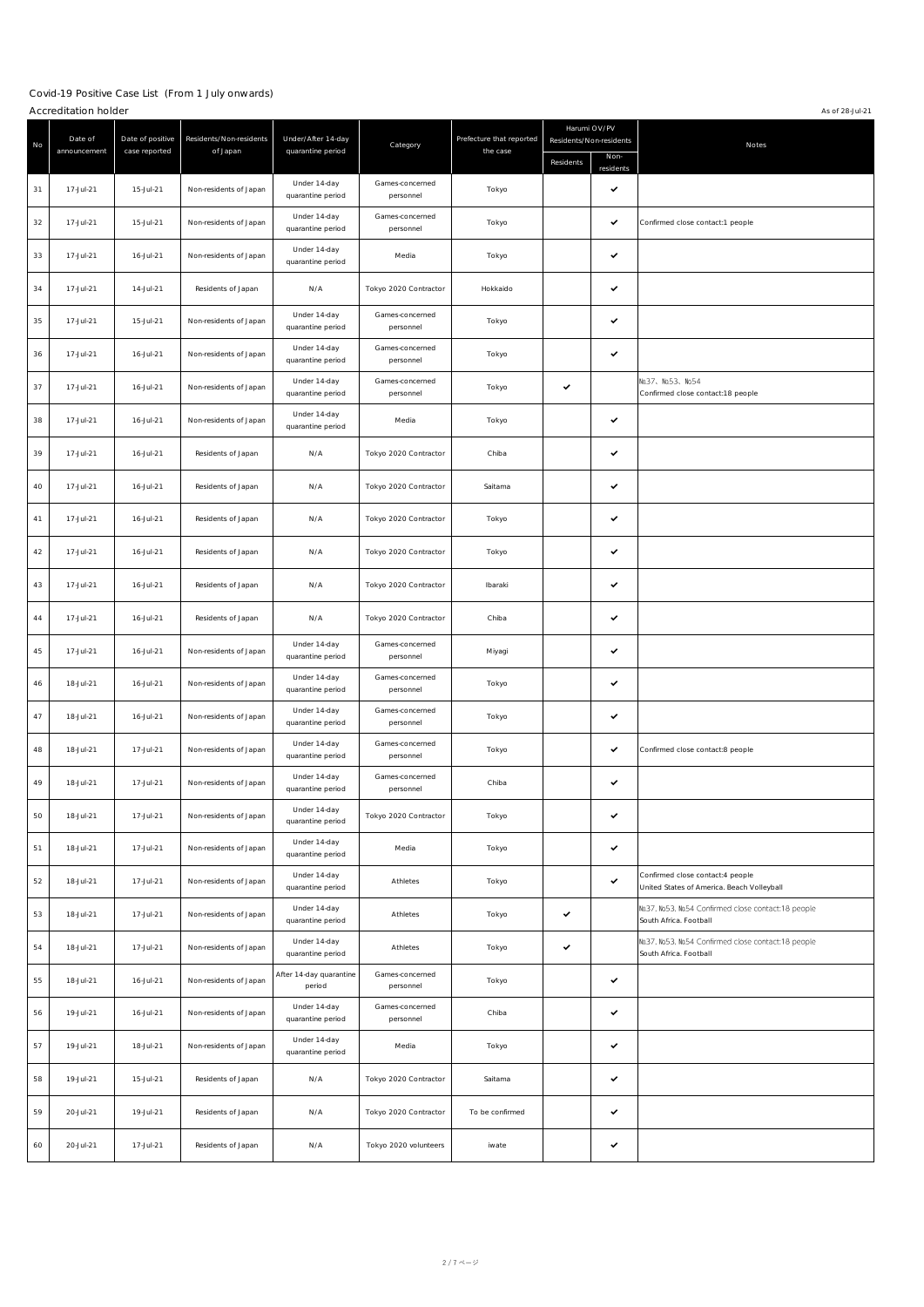|    | Accreditation holder<br>As of 28-J ul-21 |                                   |                                     |                                         |                              |                                      |                                      |                                   |                                                                                   |  |
|----|------------------------------------------|-----------------------------------|-------------------------------------|-----------------------------------------|------------------------------|--------------------------------------|--------------------------------------|-----------------------------------|-----------------------------------------------------------------------------------|--|
| No | Date of<br>announcement                  | Date of positive<br>case reported | Residents/Non-residents<br>of Japan | Under/After 14-day<br>quarantine period | Category                     | Prefecture that reported<br>the case | Residents/Non-residents<br>Residents | Harumi OV/PV<br>Non-<br>residents | Notes                                                                             |  |
| 61 | 20-Jul-21                                | 19-Jul-21                         | Non-residents of J apan             | Under 14-day<br>quarantine period       | Athletes                     | Tokyo                                | $\checkmark$                         |                                   | Na61, Na69 Confirmed close contact: 10people<br>Czech Republic. Beach Volleyball. |  |
| 62 | 20-Jul-21                                | 19-Jul-21                         | Residents of J apan                 | N/A                                     | Tokyo 2020 Contractor        | Kanagawa                             |                                      | ✓                                 |                                                                                   |  |
| 63 | 20-Jul-21                                | 19-Jul-21                         | Residents of J apan                 | N/A                                     | Tokyo 2020 Contractor        | Tokyo                                |                                      | ✓                                 |                                                                                   |  |
| 64 | 20-Jul-21                                | 19-Jul-21                         | Residents of J apan                 | N/A                                     | Tokyo 2020 Contractor        | Kanagawa                             |                                      | ✓                                 |                                                                                   |  |
| 65 | 20-Jul-21                                | 18-Jul-21                         | Residents of J apan                 | N/A                                     | Tokyo 2020 Contractor        | To be confirmed                      |                                      | ✓                                 |                                                                                   |  |
| 66 | 20-Jul-21                                | 19-Jul-21                         | Residents of J apan                 | N/A                                     | Tokyo 2020 Contractor        | To be confirmed                      |                                      | ✓                                 |                                                                                   |  |
| 67 | 20-Jul-21                                | 19-Jul-21                         | Non-residents of J apan             | Under 14-day<br>quarantine period       | Games-concerned<br>personnel | Tokyo                                |                                      | ✓                                 |                                                                                   |  |
| 68 | 21-Jul-21                                | 20-Jul-21                         | Non-residents of J apan             | Under 14-day<br>quarantine period       | Athletes                     | Tokyo                                |                                      | $\checkmark$                      | Confirmed close contact:1 people<br>Chile. Taekwondo.                             |  |
| 69 | 21-Jul-21                                | 20-Jul-21                         | Non-residents of J apan             | Under 14-day<br>quarantine period       | Games-concerned<br>personnel | Tokyo                                | $\checkmark$                         |                                   | Na61, Na69<br>Confirmed close contact:10people                                    |  |
| 70 | 21-Jul-21                                | 20-Jul-21                         | Residents of J apan                 | N/A                                     | Tokyo 2020 Contractor        | Tokyo                                |                                      | ✓                                 |                                                                                   |  |
| 71 | 21-Jul-21                                | 19-Jul-21                         | Residents of J apan                 | N/A                                     | Tokyo 2020 Contractor        | To be confirmed                      |                                      | ✓                                 |                                                                                   |  |
| 72 | 21-Jul-21                                | 20-Jul-21                         | Residents of J apan                 | N/A                                     | Tokyo 2020 Contractor        | To be confirmed                      |                                      | ✓                                 |                                                                                   |  |
| 73 | 21-Jul-21                                | 19-Jul-21                         | Residents of J apan                 | N/A                                     | Tokyo 2020 Contractor        | To be confirmed                      |                                      | ✓                                 |                                                                                   |  |
| 74 | 21-Jul-21                                | 20-Jul-21                         | Residents of J apan                 | N/A                                     | Tokyo 2020 Contractor        | Tokyo                                |                                      | ✓                                 |                                                                                   |  |
| 75 | 21-Jul-21                                | 20-Jul-21                         | Residents of J apan                 | N/A                                     | Tokyo 2020 Contractor        | Tokyo                                |                                      | ✓                                 |                                                                                   |  |
| 76 | 22-Jul-21                                | 20-Jul-21                         | Residents of J apan                 | N/A                                     | Tokyo 2020 Contractor        | Tokyo                                |                                      | ✓                                 |                                                                                   |  |
| 77 | 22-Jul-21                                | 21-Jul-21                         | Residents of J apan                 | N/A                                     | Tokyo 2020 Contractor        | Tokyo                                |                                      | ✓                                 |                                                                                   |  |
| 78 | 22-Jul-21                                | 20-Jul-21                         | Residents of J apan                 | N/A                                     | Tokyo 2020 Contractor        | Tokyo                                |                                      | ✓                                 |                                                                                   |  |
| 79 | 22-Jul-21                                | 21-Jul-21                         | Non-residents of J apan             | Under 14-day<br>quarantine period       | Games-concerned<br>personnel | Tokyo                                | $\checkmark$                         |                                   |                                                                                   |  |
| 80 | 22-Jul-21                                | 21-Jul-21                         | Non-residents of J apan             | Under 14-day<br>quarantine period       | Games-concerned<br>personnel | Tokyo                                | $\checkmark$                         |                                   |                                                                                   |  |
| 81 | 22-Jul-21                                | 21-Jul-21                         | Non-residents of J apan             | After 14-day quarantine<br>period       | Games-concerned<br>personnel | Tokyo                                |                                      | $\checkmark$                      |                                                                                   |  |
| 82 | 22-Jul-21                                | 21-Jul-21                         | Non-residents of J apan             | Under 14-day<br>quarantine period       | Athletes                     | Tokyo                                | $\checkmark$                         |                                   | Czech Republic. Table Tennis.                                                     |  |
| 83 | 22-Jul-21                                | 21-Jul-21                         | Non-residents of J apan             | Under 14-day<br>quarantine period       | Athletes                     | Tokyo                                | $\checkmark$                         |                                   | Netherlands. Skateboarding.                                                       |  |
| 84 | 22-Jul-21                                | 21-Jul-21                         | Non-residents of J apan             | Under 14-day<br>quarantine period       | Games-concerned<br>personnel | Chiba                                |                                      | ✓                                 |                                                                                   |  |
| 85 | 22-Jul-21                                | 20-Jul-21                         | Residents of J apan                 | N/A                                     | Tokyo 2020 Contractor        | Kanagawa                             |                                      | ✓                                 |                                                                                   |  |
| 86 | 22-Jul-21                                | 21-Jul-21                         | Residents of J apan                 | N/A                                     | Tokyo 2020 Contractor        | To be confirmed                      |                                      | ✓                                 |                                                                                   |  |
| 87 | 22-Jul-21                                | 21-Jul-21                         | Residents of J apan                 | N/A                                     | Tokyo 2020 Contractor        | saitama                              |                                      | $\checkmark$                      |                                                                                   |  |
| 88 | 23-Jul-21                                | 21-Jul-21                         | Residents of J apan                 | N/A                                     | Tokyo 2020 Contractor        | Tokyo                                |                                      | $\checkmark$                      |                                                                                   |  |
| 89 | 23-Jul-21                                | 21-Jul-21                         | Non-residents of J apan             | Under 14-day<br>quarantine period       | Media                        | Tokyo                                |                                      | ✓                                 |                                                                                   |  |
| 90 | 23-Jul-21                                | 21-Jul-21                         | Non-residents of J apan             | Under 14-day<br>quarantine period       | Media                        | Tokyo                                |                                      | ✓                                 |                                                                                   |  |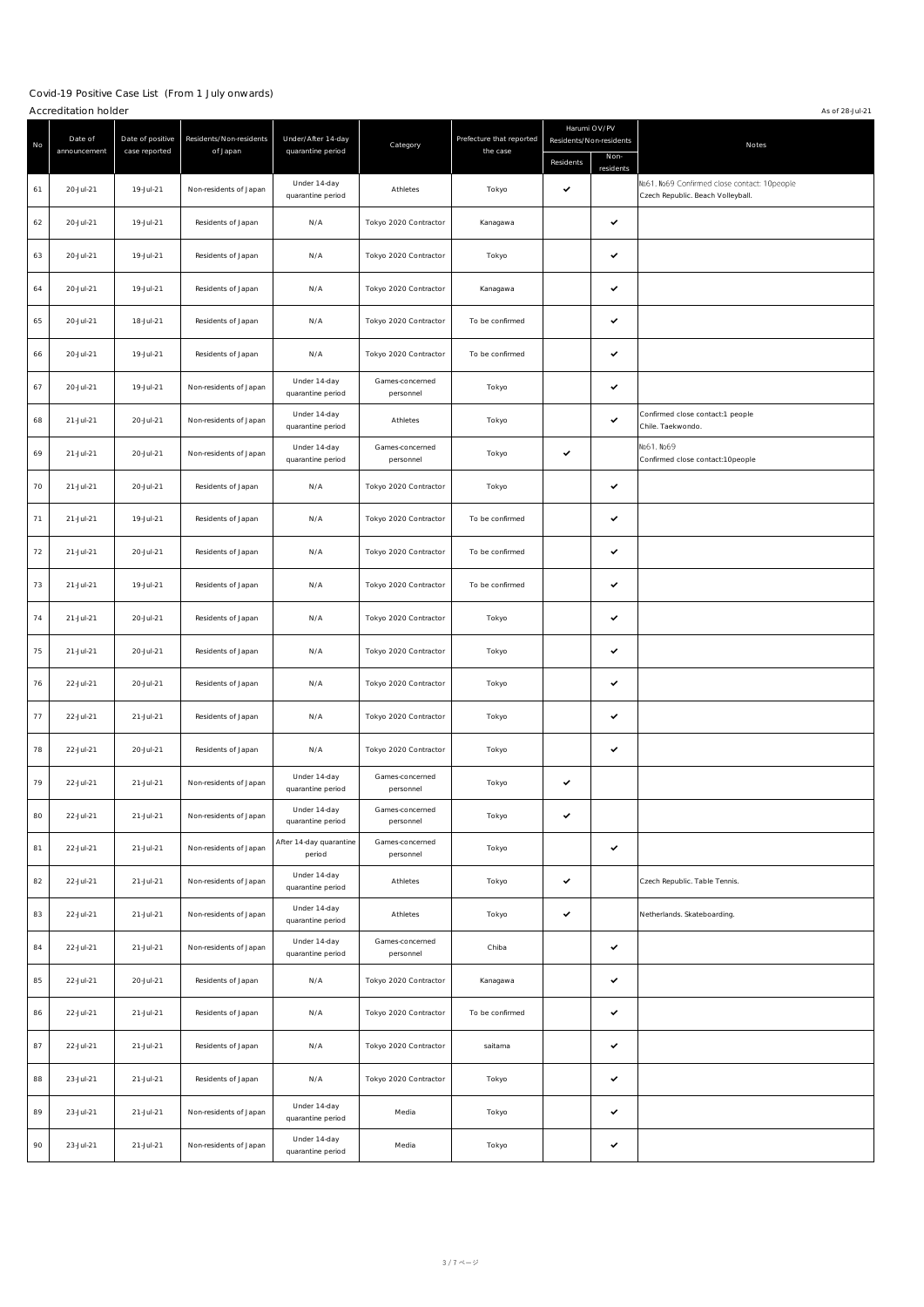|     | Accreditation holder    |                                   |                                     |                                         |                              |                                      |              |                                                              | As of 28-J ul-21                                                 |
|-----|-------------------------|-----------------------------------|-------------------------------------|-----------------------------------------|------------------------------|--------------------------------------|--------------|--------------------------------------------------------------|------------------------------------------------------------------|
| No  | Date of<br>announcement | Date of positive<br>case reported | Residents/Non-residents<br>of Japan | Under/After 14-day<br>quarantine period | Category                     | Prefecture that reported<br>the case | Residents    | Harumi OV/PV<br>Residents/Non-residents<br>Non-<br>residents | Notes                                                            |
| 91  | 23-Jul-21               | 21-Jul-21                         | Residents of J apan                 | N/A                                     | Tokyo 2020 Contractor        | Chiba                                |              | ✓                                                            |                                                                  |
| 92  | 23-Jul-21               | 21-Jul-21                         | Residents of J apan                 | N/A                                     | Games-concerned<br>personnel | Tokyo                                |              | ✓                                                            |                                                                  |
| 93  | 23-Jul-21               | 21-Jul-21                         | Residents of J apan                 | N/A                                     | Games-concerned<br>personnel | Tokyo                                |              | ✓                                                            |                                                                  |
| 94  | 23-Jul-21               | 21-Jul-21                         | Non-residents of J apan             | Under 14-day<br>quarantine period       | Games-concerned<br>personnel | Chiba                                |              | ✓                                                            |                                                                  |
| 95  | 23-Jul-21               | 22-Jul-21                         | Non-residents of J apan             | Under 14-day<br>quarantine period       | Media                        | Tokyo                                |              | ✓                                                            |                                                                  |
| 96  | 23-Jul-21               | 22-Jul-21                         | Non-residents of J apan             | Under 14-day<br>quarantine period       | Games-concerned<br>personnel | Tokyo                                |              | ✓                                                            |                                                                  |
| 97  | 23-Jul-21               | 22-Jul-21                         | Non-residents of J apan             | Under 14-day<br>quarantine period       | Games-concerned<br>personnel | Chiba                                |              | $\checkmark$                                                 |                                                                  |
| 98  | 23-Jul-21               | 22-Jul-21                         | Residents of J apan                 | N/A                                     | Tokyo 2020 Contractor        | Tokyo                                |              | $\checkmark$                                                 |                                                                  |
| 99  | 23-Jul-21               | 22-Jul-21                         | Non-residents of J apan             | Under 14-day<br>quarantine period       | Athletes                     | Tokyo                                |              | ✓                                                            | Netherlands. Taekwondo.                                          |
| 100 | 23-Jul-21               | 22-Jul-21                         | Non-residents of J apan             | Under 14-day<br>quarantine period       | Games-concerned<br>personnel | Tokyo                                | $\checkmark$ |                                                              |                                                                  |
| 101 | 23-Jul-21               | 22-Jul-21                         | Non-residents of J apan             | Under 14-day<br>quarantine period       | Games-concerned<br>personnel | Tokyo                                | $\checkmark$ |                                                              |                                                                  |
| 102 | 23-J ul-21              | 22-Jul-21                         | Non-residents of J apan             | Under 14-day<br>quarantine period       | Athletes                     | Tokyo                                | $\checkmark$ |                                                              | Na61's, Na69's close contact .Czech Republic. Beach Volleyball.  |
| 103 | 23-Jul-21               | 20-Jul-21                         | Non-residents of J apan             | Under 14-day<br>quarantine period       | Games-concerned<br>personnel | Chiba                                |              | ✓                                                            |                                                                  |
| 104 | 23-Jul-21               | 22-Jul-21                         | Non-residents of J apan             | Under 14-day<br>quarantine period       | Games-concerned<br>personnel | Chiba                                |              | $\checkmark$                                                 |                                                                  |
| 105 | 23-Jul-21               | 22-Jul-21                         | Non-residents of J apan             | Under 14-day<br>quarantine period       | Athletes                     | Shizuoka<br>Kanagawa                 |              | ✓                                                            | Czech Republic. Cycling Road<br>Confirmed close contact:6 people |
| 106 | 23-Jul-21               | 23-Jul-21                         | Non-residents of J apan             | Under 14-day<br>quarantine period       | Games-concerned<br>personnel | Tokyo                                |              | ✓                                                            |                                                                  |
| 107 | 24-Jul-21               | 20-Jul-21                         | Residents of J apan                 | N/A                                     | Tokyo 2020 Contractor        | saitama                              |              | ✓                                                            |                                                                  |
| 108 | 24-Jul-21               | 20-Jul-21                         | Residents of J apan                 | N/A                                     | Tokyo 2020 Contractor        | saitama                              |              | ✓                                                            |                                                                  |
| 109 | 24-Jul-21               | 20-Jul-21                         | Residents of J apan                 | N/A                                     | Tokyo 2020 Contractor        | Tokyo                                |              | ✓                                                            |                                                                  |
| 110 | 24-Jul-21               | 21-Jul-21                         | Residents of Japan                  | N/A                                     | Tokyo 2020 Contractor        | saitama                              |              | ✓                                                            |                                                                  |
| 111 | 24-Jul-21               | 22-Jul-21                         | Residents of J apan                 | N/A                                     | Tokyo 2020 Contractor        | Chiba                                |              | $\checkmark$                                                 |                                                                  |
| 112 | 24-Jul-21               | 22-Jul-21                         | Residents of J apan                 | N/A                                     | Tokyo 2020 Contractor        | Chiba                                |              | ✓                                                            |                                                                  |
| 113 | 24-Jul-21               | 22-Jul-21                         | Non-residents of J apan             | Under 14-day<br>quarantine period       | Games-concerned<br>personnel | Tokyo                                | $\checkmark$ |                                                              | Netherlands. Rowing.                                             |
| 114 | 24-Jul-21               | 23-Jul-21                         | Residents of J apan                 | N/A                                     | Tokyo 2020 Contractor        | Chiba                                |              | ✓                                                            |                                                                  |
| 115 | 24-Jul-21               | 23-Jul-21                         | Residents of J apan                 | N/A                                     | Tokyo 2020 Contractor        | Chiba                                |              | ✓                                                            |                                                                  |
| 116 | 24-Jul-21               | 23-Jul-21                         | Residents of J apan                 | N/A                                     | Tokyo 2020 Contractor        | Tokyo                                |              | ✓                                                            |                                                                  |
| 117 | 24-Jul-21               | 20-Jul-21                         | Residents of J apan                 | N/A                                     | Tokyo 2020 Contractor        | Saitama                              |              | $\checkmark$                                                 |                                                                  |
| 118 | 24-Jul-21               | 19-Jul-21                         | Residents of J apan                 | N/A                                     | Tokyo 2020 Contractor        | Kanagawa                             |              | $\checkmark$                                                 |                                                                  |
| 119 | 24-Jul-21               | 21-Jul-21                         | Residents of J apan                 | N/A                                     | Tokyo 2020 Contractor        | Tokyo                                |              | ✓                                                            |                                                                  |
| 120 | 24-Jul-21               | 23-Jul-21                         | Non-residents of J apan             | Under 14-day<br>quarantine period       | Games-concerned<br>personnel | Chiba                                |              | ✓                                                            |                                                                  |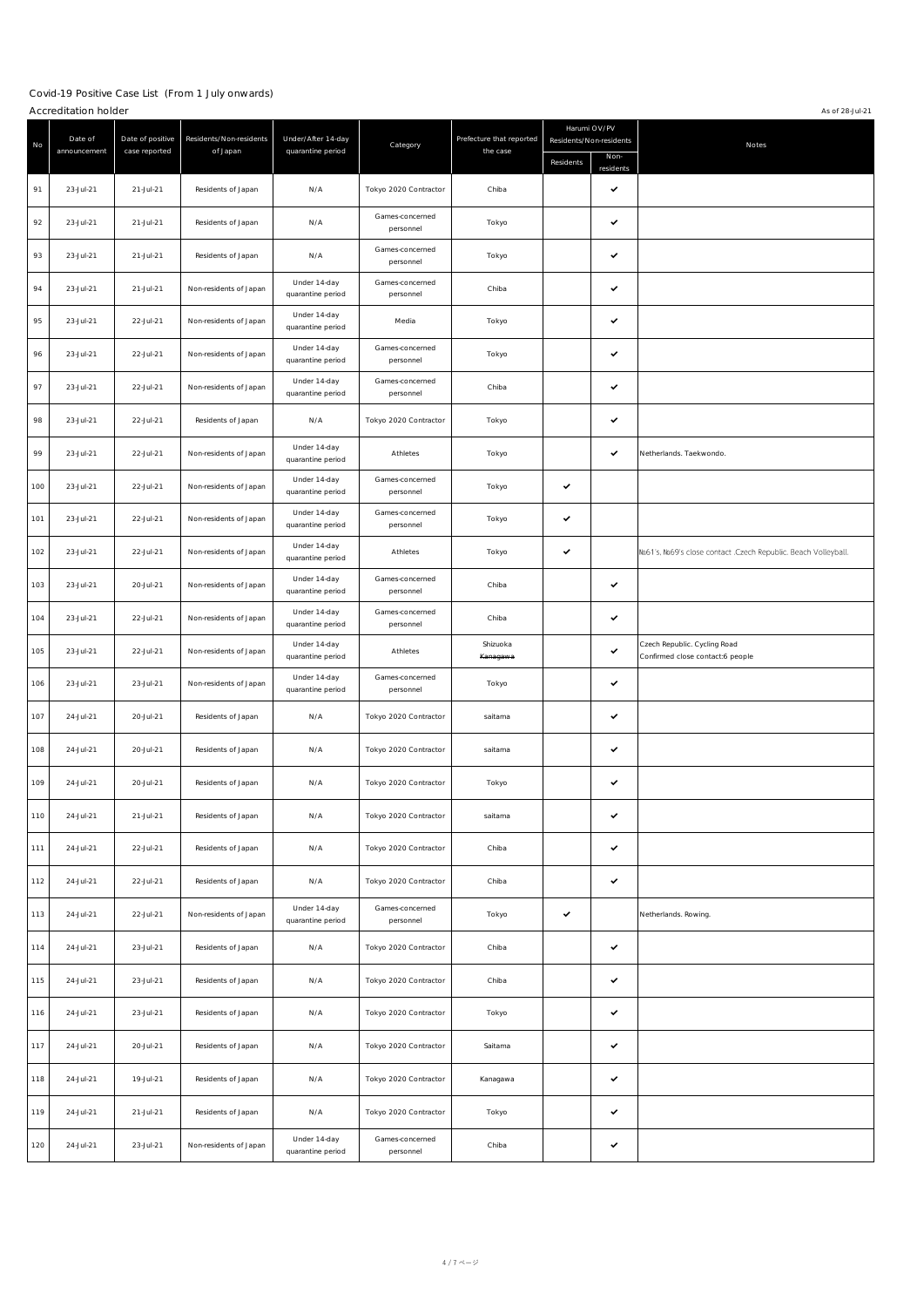|       | Accreditation holder<br>As of 28-J ul-21 |                                   |                                      |                                         |                              |                                      |                                                      |                |                        |  |
|-------|------------------------------------------|-----------------------------------|--------------------------------------|-----------------------------------------|------------------------------|--------------------------------------|------------------------------------------------------|----------------|------------------------|--|
| No    | Date of<br>announcement                  | Date of positive<br>case reported | Residents/Non-residents<br>of J apan | Under/After 14-day<br>quarantine period | Category                     | Prefecture that reported<br>the case | Harumi OV/PV<br>Residents/Non-residents<br>Residents | Non-           | Notes                  |  |
| 121   | 24-Jul-21                                | 23-Jul-21                         | Residents of J apan                  | N/A                                     | Tokyo 2020 Contractor        | Tokyo                                |                                                      | residents<br>✓ |                        |  |
| 122   | 24-Jul-21                                | 23-Jul-21                         | Residents of Japan                   | N/A                                     | Tokyo 2020 Contractor        | Tokyo                                |                                                      | ✓              |                        |  |
| 123   | 25-Jul-21                                | 23-Jul-21                         | Non-residents of J apan              | Under 14-day<br>quarantine period       | Games-concerned<br>personnel | Tokyo                                | $\checkmark$                                         |                |                        |  |
| 124   | 25-Jul-21                                | 23-Jul-21                         | Non-residents of J apan              | Under 14-day<br>quarantine period       | Athletes                     | Tokyo                                |                                                      | ✓              | Germany. Cycling Road. |  |
| 125   | 25-Jul-21                                | 23-Jul-21                         | Non-residents of J apan              | Under 14-day<br>quarantine period       | Games-concerned<br>personnel | Tokyo                                |                                                      | ✓              |                        |  |
| 126   | 25-Jul-21                                | 24-Jul-21                         | Non-residents of J apan              | Under 14-day<br>quarantine period       | Media                        | Miyagi                               |                                                      | ✓              |                        |  |
| 127   | 25-Jul-21                                | 23-Jul-21                         | Non-residents of J apan              | Under 14-day<br>quarantine period       | Games-concerned<br>personnel | Tokyo                                |                                                      | ✓              |                        |  |
| 128   | 25-Jul-21                                | 23-Jul-21                         | Non-residents of J apan              | Under 14-day<br>quarantine period       | Athletes                     | Tokyo                                | $\checkmark$                                         |                | Netherlands. Rowing.   |  |
| 129   | 25-Jul-21                                | 24-Jul-21                         | Residents of Japan                   | N/A                                     | Tokyo 2020 Contractor        | Tokyo                                |                                                      | ✓              |                        |  |
| 130   | 25-Jul-21                                | 24-Jul-21                         | Non-residents of J apan              | After 14-day<br>quarantine period       | Games-concerned<br>personnel | Tokyo                                |                                                      | ✓              |                        |  |
| 131   | 25-Jul-21                                | 24-Jul-21                         | Residents of J apan                  | N/A                                     | Games-concerned<br>personnel | Tokyo                                |                                                      | ✓              |                        |  |
| 132   | 25-Jul-21                                | 24-Jul-21                         | Non-residents of J apan              | After 14-day<br>quarantine period       | Games-concerned<br>personnel | Kanagawa                             |                                                      | ✓              |                        |  |
| 133   | 26-Jul-21                                | 25-Jul-21                         | Residents of J apan                  | N/A                                     | Games-concerned<br>personnel | To be confirmed                      |                                                      | ✓              |                        |  |
| 134   | 26-Jul-21                                | 25-Jul-21                         | Residents of J apan                  | N/A                                     | Tokyo 2020 Contractor        | Tokyo                                |                                                      | ✓              |                        |  |
| 135   | 26-Jul-21                                | 25-Jul-21                         | Residents of Japan                   | N/A                                     | Tokyo 2020 Contractor        | Chiba                                |                                                      | ✓              |                        |  |
| 136   | 26-Jul-21                                | 25-Jul-21                         | Residents of Japan                   | N/A                                     | Tokyo 2020 Contractor        | Tokyo                                |                                                      | ✓              |                        |  |
| $+37$ | $26 + 1 + 21$                            | $24 + u + 21$                     | Residents of Japan                   | N/A                                     | Tokyo 2020 employee          | <b>Saitama</b>                       |                                                      | ↵              |                        |  |
| 137   | 26-Jul-21                                | 25-Jul-21                         | Non-residents of J apan              | Under 14-day<br>quarantine period       | Athletes                     | Tokyo                                |                                                      | ✓              |                        |  |
| 138   | 26-Jul-21                                | 25-Jul-21                         | Non-residents of Japan               | Under 14-day<br>quarantine period       | Athletes                     | Tokyo                                |                                                      | ✓              |                        |  |
| 139   | 26-Jul-21                                | 25-Jul-21                         | Non-residents of J apan              | Under 14-day<br>quarantine period       | Games-concerned<br>personnel | Tokyo                                | $\checkmark$                                         |                |                        |  |
| 140   | 26-Jul-21                                | 25-Jul-21                         | Non-residents of Japan               | After 14-day<br>quarantine period       | Games-concerned<br>personnel | Tokyo                                |                                                      | $\checkmark$   |                        |  |
| 141   | 26-Jul-21                                | 25-Jul-21                         | Non-residents of J apan              | Under 14-day<br>quarantine period       | Games-concerned<br>personnel | Tokyo                                | $\checkmark$                                         |                |                        |  |
| 142   | 26-Jul-21                                | 25-Jul-21                         | Non-residents of Japan               | Under 14-day<br>quarantine period       | Games-concerned<br>personnel | To be confirmed                      |                                                      | ✓              |                        |  |
| 143   | 26-Jul-21                                | 25-Jul-21                         | Non-residents of J apan              | Under 14-day<br>quarantine period       | Games-concerned<br>personnel | Tokyo                                |                                                      | ✓              |                        |  |
| 144   | 26-Jul-21                                | 25-Jul-21                         | Non-residents of J apan              | Under 14-day<br>quarantine period       | Games-concerned<br>personnel | Tokyo                                |                                                      | ✓              |                        |  |
| 145   | 26-Jul-21                                | 25-Jul-21                         | Non-residents of Japan               | Under 14-day<br>quarantine period       | Games-concerned<br>personnel | Tokyo                                |                                                      | ✓              |                        |  |
| 146   | 26-Jul-21                                | 25-Jul-21                         | Non-residents of J apan              | Under 14-day<br>quarantine period       | Athletes                     | Tokyo                                |                                                      | ✓              |                        |  |
| 147   | 26-Jul-21                                | 25-Jul-21                         | Residents of J apan                  | N/A                                     | Tokyo 2020 Contractor        | Chiba                                |                                                      | ✓              |                        |  |
| 148   | 27-Jul-21                                | 26-Jul-21                         | Non-residents of J apan              | Under 14-day<br>quarantine period       | Games-concerned<br>personnel | Tokyo                                | $\checkmark$                                         |                |                        |  |
| 149   | 27-Jul-21                                | 26-Jul-21                         | Non-residents of J apan              | Under 14-day<br>quarantine period       | Games-concerned<br>personnel | Chiba                                |                                                      | ✓              |                        |  |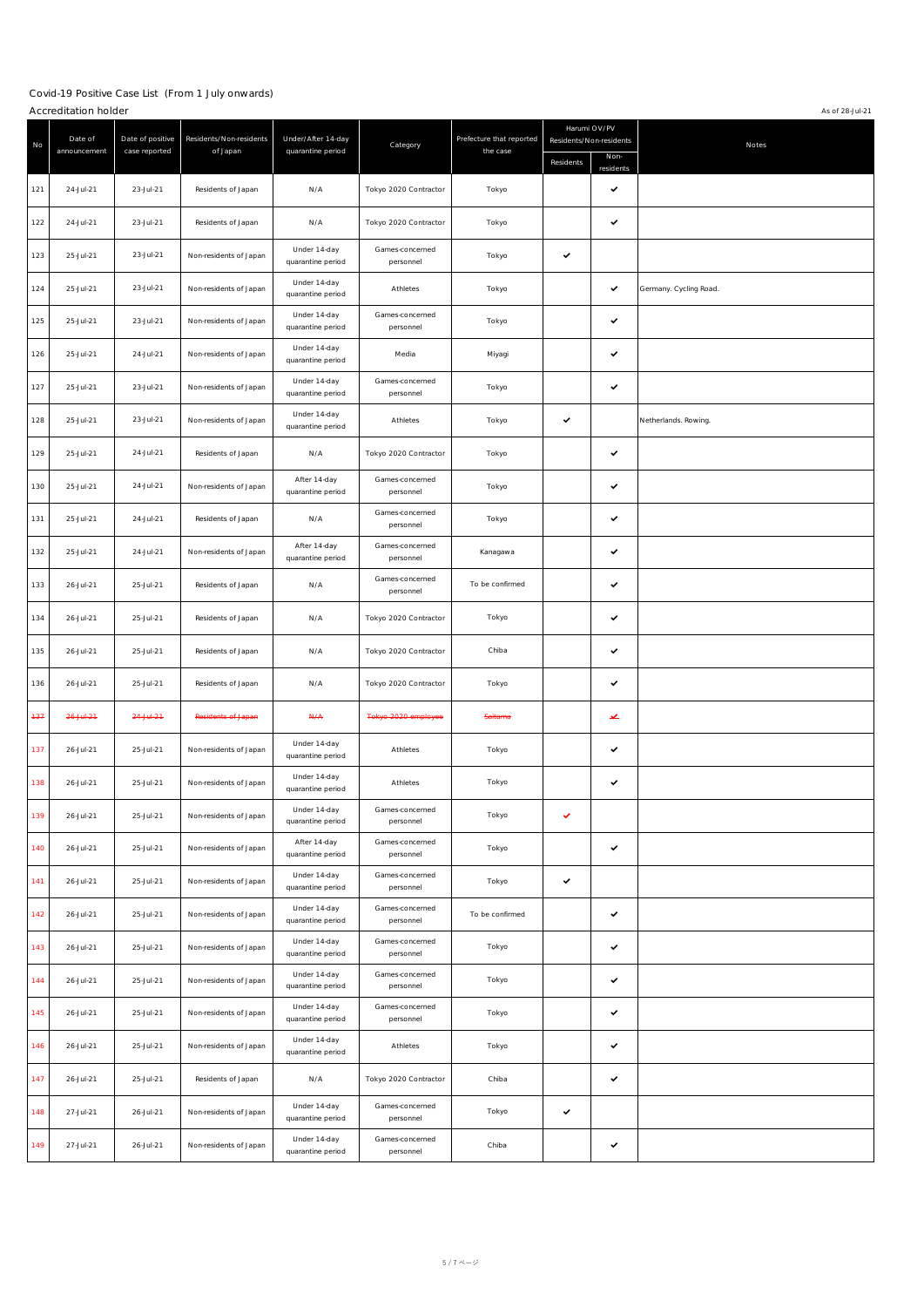|       | Accreditation holder<br>As of 28-J ul-21 |                                   |                                     |                                         |                              |                                      |              |                                         |                      |
|-------|------------------------------------------|-----------------------------------|-------------------------------------|-----------------------------------------|------------------------------|--------------------------------------|--------------|-----------------------------------------|----------------------|
| No    | Date of<br>announcement                  | Date of positive<br>case reported | Residents/Non-residents<br>of Japan | Under/After 14-day<br>quarantine period | Category                     | Prefecture that reported<br>the case |              | Harumi OV/PV<br>Residents/Non-residents | Notes                |
|       |                                          |                                   |                                     |                                         |                              |                                      | Residents    | Non-<br>residents                       |                      |
| $+5+$ | $27 + u + 21$                            | $26 + 421$                        | Non-residents of Japan              | Under 14-day<br>quarantine period       | <b>Athletes</b>              | <b>Tokyo</b>                         | v            |                                         |                      |
| 150   | 27-Jul-21                                | 26-Jul-21                         | Non-residents of Japan              | Under 14-day<br>quarantine period       | Athletes                     | Tokyo                                | $\checkmark$ |                                         | Netherlands. Tennis. |
| 151   | 27-Jul-21                                | 26-Jul-21                         | Non-residents of Japan              | Under 14-day<br>quarantine period       | Games-concerned<br>personnel | Tokyo                                | $\checkmark$ |                                         |                      |
| 152   | 27-Jul-21                                | 26-Jul-21                         | Residents of J apan                 | N/A                                     | Tokyo 2020 Contractor        | Tokyo                                |              | ✓                                       |                      |
| 153   | 27-Jul-21                                | 26-Jul-21                         | Residents of J apan                 | N/A                                     | Tokyo 2020 employee          | Saitama                              |              | $\checkmark$                            |                      |
| 154   | 28-Jul-21                                | 24-Jul-21                         | Residents of J apan                 | N/A                                     | Tokyo 2020 Contractor        | Chiba                                |              | ✔                                       |                      |
| 155   | 28-Jul-21                                | $26 -  $ ul-21                    | Non-residents of J apan             | Under 14-day<br>quarantine period       | Media                        | Saitama                              |              | ✓                                       |                      |
| 156   | 28-Jul-21                                | 27-Jul-21                         | Non-residents of J apan             | Under 14-day<br>quarantine period       | Games-concerned<br>personnel | <b>Tokyo</b>                         |              | v                                       |                      |
| 157   | 28-Jul-21                                | 27-Jul-21                         | Residents of J apan                 | N/A                                     | Games-concerned<br>personnel | Tokyo                                |              | ✓                                       |                      |
| 158   | 28-Jul-21                                | 27-Jul-21                         | Residents of J apan                 | N/A                                     | Games-concerned<br>personnel | <b>Tokyo</b>                         |              | ✓                                       |                      |
| 159   | 28-Jul-21                                | $27 -  u  - 21$                   | Non-residents of J apan             | Under 14-day<br>quarantine period       | Games-concerned<br>personnel | <b>Tokyo</b>                         |              | ✓                                       |                      |
| 160   | 28-Jul-21                                | 27-Jul-21                         | Non-residents of J apan             | Under 14-day<br>quarantine period       | Media                        | <b>Tokyo</b>                         |              | ✓                                       |                      |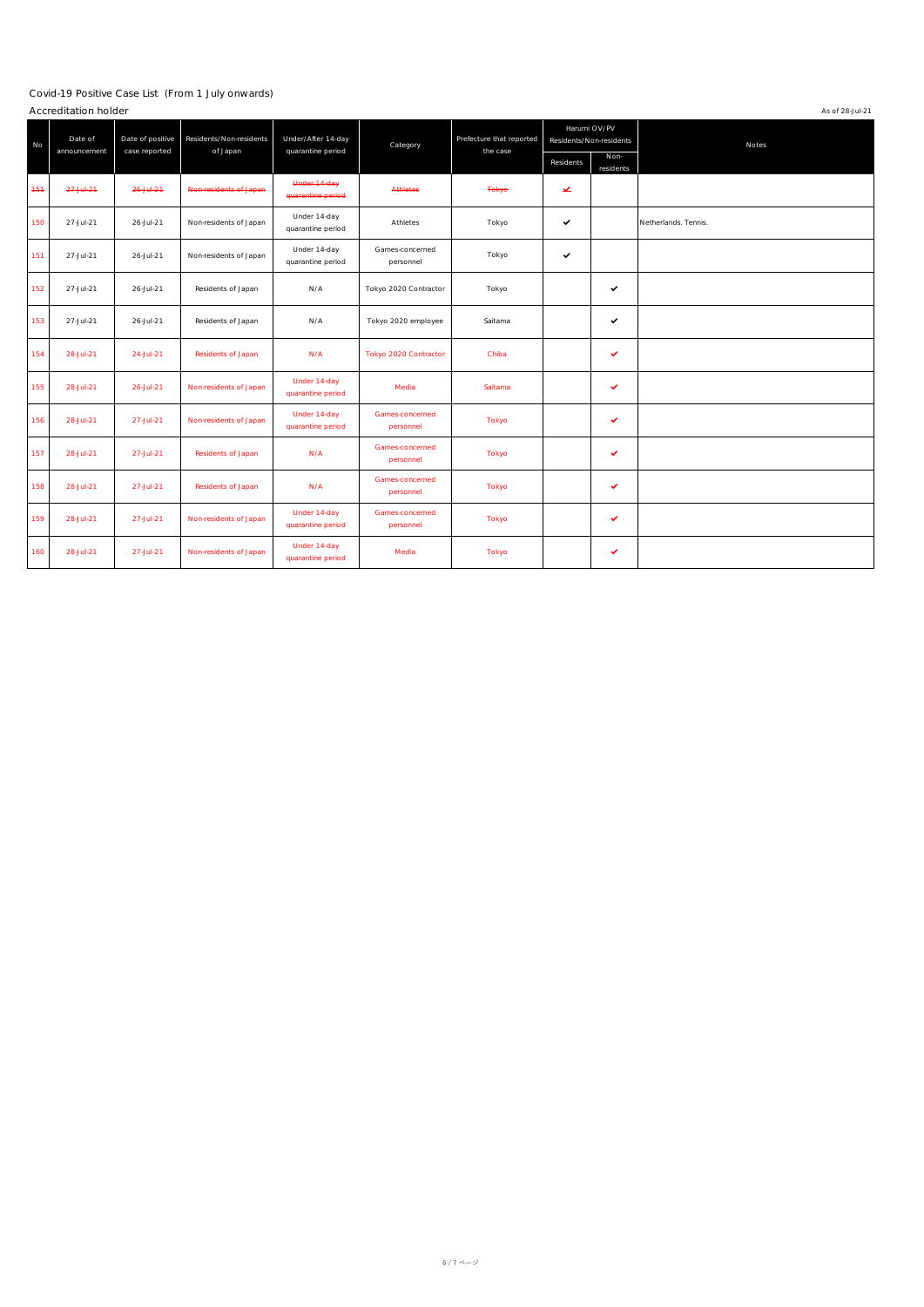|     | Accreditation holder<br>As of 28-J ul-21 |                                   |                                     |                                         |                       |                                      |           |                                         |       |  |
|-----|------------------------------------------|-----------------------------------|-------------------------------------|-----------------------------------------|-----------------------|--------------------------------------|-----------|-----------------------------------------|-------|--|
| No  | Date of<br>announcement                  | Date of positive<br>case reported | Residents/Non-residents<br>of Japan | Under/After 14-day<br>quarantine period | Category              | Prefecture that reported<br>the case |           | Harumi OV/PV<br>Residents/Non-residents | Notes |  |
|     |                                          |                                   |                                     |                                         |                       |                                      | Residents | Non-<br>residents                       |       |  |
| 161 | 28-Jul-21                                | 27-Jul-21                         | Residents of J apan                 | N/A                                     | Tokyo 2020 volunteers | Kanagawa                             |           | $\checkmark$                            |       |  |
| 162 | 28-Jul-21                                | 27-Jul-21                         | Residents of Japan                  | N/A                                     | Tokyo 2020 Contractor | Tokyo                                |           | $\checkmark$                            |       |  |
| 163 | 28-Jul-21                                | 27-Jul-21                         | Residents of Japan                  | N/A                                     | Tokyo 2020 Contractor | To be confirmed                      |           | ✓                                       |       |  |
| 164 | 28-Jul-21                                | 27-Jul-21                         | Residents of J apan                 | N/A                                     | Tokyo 2020 Contractor | Tokyo                                |           | $\checkmark$                            |       |  |
| 165 | 28-Jul-21                                | 25-Jul-21                         | Residents of J apan                 | N/A                                     | Tokyo 2020 Contractor | Tokyo                                |           | ✓                                       |       |  |
| 166 | 28-Jul-21                                | 25-Jul-21                         | Residents of Japan                  | N/A                                     | Tokyo 2020 Contractor | Tokyo                                |           | $\checkmark$                            |       |  |
| 167 | 28-Jul-21                                | 27-Jul-21                         | Residents of Japan                  | N/A                                     | Tokyo 2020 Contractor | Kanagawa                             |           | $\checkmark$                            |       |  |
| 168 | 28-Jul-21                                | 27-Jul-21                         | Residents of J apan                 | N/A                                     | Tokyo 2020 Contractor | Tokyo                                |           | $\checkmark$                            |       |  |
| 169 | 28-Jul-21                                | 27-Jul-21                         | Residents of J apan                 | N/A                                     | Tokyo 2020 Contractor | Saitama                              |           | $\checkmark$                            |       |  |
|     |                                          |                                   |                                     |                                         |                       |                                      |           |                                         |       |  |

| Total Number of Confirmed Cases:<br>Residents in J apan | 92                                                       |                                   |                 |
|---------------------------------------------------------|----------------------------------------------------------|-----------------------------------|-----------------|
| Total Number of Confirmed Cases:                        | 82                                                       | Number of Arrivals from Overseas: | 38,484          |
| Non-Residents in J apan                                 | (Incl. 5 cases announced by municipal government hosting | <b>All Accredited Personnels</b>  | (As of 26 July) |
|                                                         | training camps. See below.)                              |                                   |                 |

|                         | Positive Case List announced by Municipal Governments and the National Government |                                   |                         |                                   |                              |                          |                          |                                         |       |
|-------------------------|-----------------------------------------------------------------------------------|-----------------------------------|-------------------------|-----------------------------------|------------------------------|--------------------------|--------------------------|-----------------------------------------|-------|
| No                      | Date of<br>announcement                                                           | Date of positive<br>case reported | Residents/Non-residents | Under/After 14-day                | Category                     | Prefecture that reported |                          | Harumi OV/PV<br>Residents/Non-residents | Notes |
|                         |                                                                                   |                                   | of Japan                | quarantine period                 |                              | the case                 | Residents                | Non-<br>residents                       |       |
| $\mathbf{1}$            | 03-Jul-21                                                                         | $\hspace{0.1mm}-\hspace{0.1mm}$   | Non-residents of J apan | Under 14-day<br>quarantine period | Athlete                      | Toyama                   | $\overline{\phantom{a}}$ | $\overline{\phantom{a}}$                |       |
| $\overline{2}$          | 14-J ul-21                                                                        | $\qquad \qquad -$                 | Non-residents of J apan | Under 14-day<br>quarantine period | Games-concerned<br>personnel | Fukuoka                  | $\equiv$                 | $\qquad \qquad =$                       |       |
| $\overline{\mathbf{3}}$ | 17-Jul-21                                                                         | $\hspace{0.1mm}-\hspace{0.1mm}$   | Non-residents of J apan | Under 14-day<br>quarantine period | Games-concerned<br>personnel | Kagoshima                | $\qquad \qquad$          | $\overline{\phantom{m}}$                |       |
| $\overline{4}$          | 19-Jul-21                                                                         | $\hspace{0.1mm}-\hspace{0.1mm}$   | Non-residents of J apan | Under 14-day<br>quarantine period | Athlete                      | Chiba                    | $\overline{\phantom{a}}$ | $\overline{\phantom{a}}$                |       |
| 5                       | 23-Jul-21                                                                         | $\overline{\phantom{m}}$          | Non-residents of J apan | Under 14-day<br>quarantine period | Athletes                     | Tokyo                    | $\qquad \qquad$          | $\overline{\phantom{a}}$                |       |
|                         |                                                                                   |                                   |                         |                                   |                              |                          |                          |                                         |       |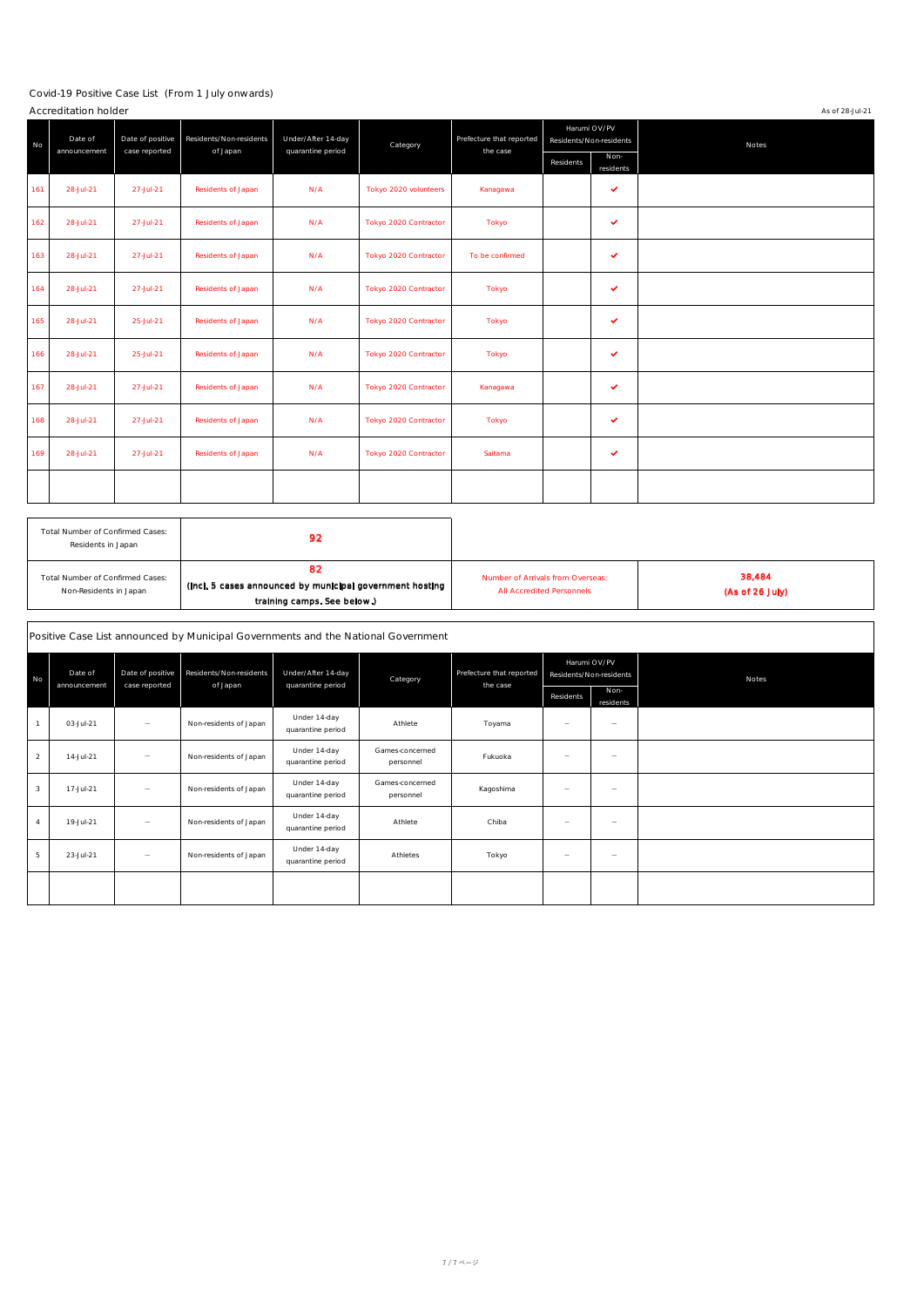#### Covid-19 Total positive cases in Tokyo2020 (From 1 J uly onwards) ÷.

### As of 28-J ul-21

| Date of<br>announcement | Athlete             | Games-concerned<br>personnel | Media          | Tokyo 2020<br>employee | Tokyo 2020<br>Contractor | Volunteer               | Total          | Harumi OV/PV<br>Inside | Harumi OV/PV<br>Outside |
|-------------------------|---------------------|------------------------------|----------------|------------------------|--------------------------|-------------------------|----------------|------------------------|-------------------------|
| 01-J ul-21              | $\mathsf{O}\xspace$ | 0                            | $\mathbf 0$    | $\mathbf 0$            | $\mathbf 0$              | 0                       | C              | C                      | $\pmb{0}$               |
| 02-J ul-21              | 0                   | 0                            | $\mathbf 0$    | $\mathbf{1}$           | $\mathbf{1}$             | $\Omega$                |                |                        | $\overline{\mathbf{c}}$ |
| 03-J ul-21              | $\mathsf 0$         | 0                            | 0              | $\pmb{0}$              | $\mathbf 0$              | $\Omega$                | $\Omega$       | 0                      | $\pmb{0}$               |
| 04-J ul-21              | $\pmb{0}$           | 0                            | $\mathbf 0$    | $\pmb{0}$              | $\Omega$                 | $\Omega$                | $\Omega$       | $\Omega$               | $\pmb{0}$               |
| 05-J ul-21              | $\mathsf{O}\xspace$ | 0                            | $\mathbf{1}$   | $\,1$                  | 5                        | $\Omega$                |                | 0                      | $\overline{7}$          |
| 06-J ul-21              | $\mathsf 0$         | 0                            | $\mathbf 0$    | $\mathbf 0$            | З                        | $\Omega$                | З              | $\Omega$               | 3                       |
| 07-J ul-21              | $\mathsf{O}\xspace$ | $\mathbf{1}$                 | $\mathbf 0$    | $\mathbf{1}$           | $\mathbf 0$              | 0                       | $\overline{2}$ | 0                      | $\overline{\mathbf{c}}$ |
| 08-J ul-21              | $\mathsf 0$         | 0                            | 0              | $\pmb{0}$              | 2                        | 0                       | $\overline{2}$ | 0                      | $\overline{\mathbf{c}}$ |
| 09-J ul-21              | $\pmb{0}$           | 1                            | $\mathbf 0$    | $\mathsf 0$            | $\mathbf 0$              | $\Omega$                |                | $\Omega$               | $\mathbf 1$             |
| 10-J ul-21              | $\pmb{0}$           | 1                            | 0              | $\pmb{0}$              | 0                        | $\Omega$                |                | 0                      | $\mathbf 1$             |
| 11-J ul-21              | $\pmb{0}$           | 0                            | 0              | $\mathsf 0$            | $\mathbf 0$              | $\Omega$                | C              | $\Omega$               | $\pmb{0}$               |
| 12-J ul-21              | $\mathsf{O}\xspace$ | 0                            | $\mathbf 0$    | $\pmb{0}$              | $\mathbf 0$              | $\Omega$                | $\Omega$       | $\Omega$               | $\pmb{0}$               |
| 13-J ul-21              | $\mathsf 0$         | 0                            | $\mathbf 0$    | $\pmb{0}$              | $\mathbf 0$              | 0                       | $\mathsf{C}$   | 0                      | $\pmb{0}$               |
| 14-J ul-21              | $\pmb{0}$           | 0                            | 0              | $\mathsf 0$            | $\overline{\mathbf{2}}$  | $\Omega$                | 2              | 0                      | $\overline{2}$          |
| 15-J ul-21              | 1                   | 1                            | 0              | $\pmb{0}$              | 4                        | O                       | 6              | 0                      | 6                       |
| 16-Jul-21               | $\pmb{0}$           | 1                            | 0              | $\mathsf 0$            | 3                        | 0                       |                | $\Omega$               | $\overline{a}$          |
| 17-J ul-21              | $\mathsf{O}\xspace$ | 6                            | $\overline{2}$ | $\mathsf 0$            | $\overline{7}$           | $\Omega$                | 15             |                        | 14                      |
| 18-Jul-21               | 3                   | 5                            | 1              | $\pmb{0}$              | $\mathbf{1}$             | $\Omega$                | 10             | 2                      | 8                       |
| 19-Jul-21               | $\mathsf{O}\xspace$ | 1                            | $\mathbf{1}$   | $\pmb{0}$              | $\mathbf{1}$             | $\Omega$                | З              | 0                      | 3                       |
| 20-Jul-21               | $\mathbf 1$         | 0                            | 0              | $\pmb{0}$              | $\overline{7}$           |                         | 9              |                        | 8                       |
| 21-J ul-21              | $\mathbf{1}$        | 1                            | $\mathbf 0$    | $\mathsf 0$            | 6                        | $\Omega$                | 8              |                        | $\overline{7}$          |
| 22-J ul-21              | $\overline{2}$      | 4                            | $\mathbf 0$    | $\mathsf 0$            | 6                        | $\Omega$                | 12             | Δ                      | 8                       |
| 23-J ul-21              | 3                   | 10                           | 3              | $\pmb{0}$              | 3                        | $\Omega$                | 19             | З                      | 16                      |
| 24-J ul-21              | $\pmb{0}$           | $\overline{2}$               | $\mathbf 0$    | $\pmb{0}$              | 14                       | $\Omega$                | 16             |                        | 15                      |
| 25-J ul-21              | 2                   | 6                            | $\mathbf{1}$   | $\mathsf 0$            | $\mathbf{1}$             | 0                       | 10             | $\overline{2}$         | 8                       |
| 26-J ul-21              | 3                   | 8                            | $\mathbf 0$    | $\pmb{0}$              |                          | 0                       | 15             |                        | 14                      |
| 27-Jul-21               | $\mathbf{1}$        | 3                            | 0              | $\mathbf{1}$           | $\mathbf{1}$             | $\Omega$                | 6              | 3                      | 3                       |
| 28-J ul-21              | $\mathbf 0$         |                              | 2              | $\mathbf 0$            | Q                        |                         | 16             | r                      | 16                      |
| Total                   | 17                  | 55                           | 11             | 4                      | 80                       | $\overline{\mathbf{c}}$ | 169            | 19                     | 150                     |
|                         |                     |                              |                |                        |                          |                         |                |                        |                         |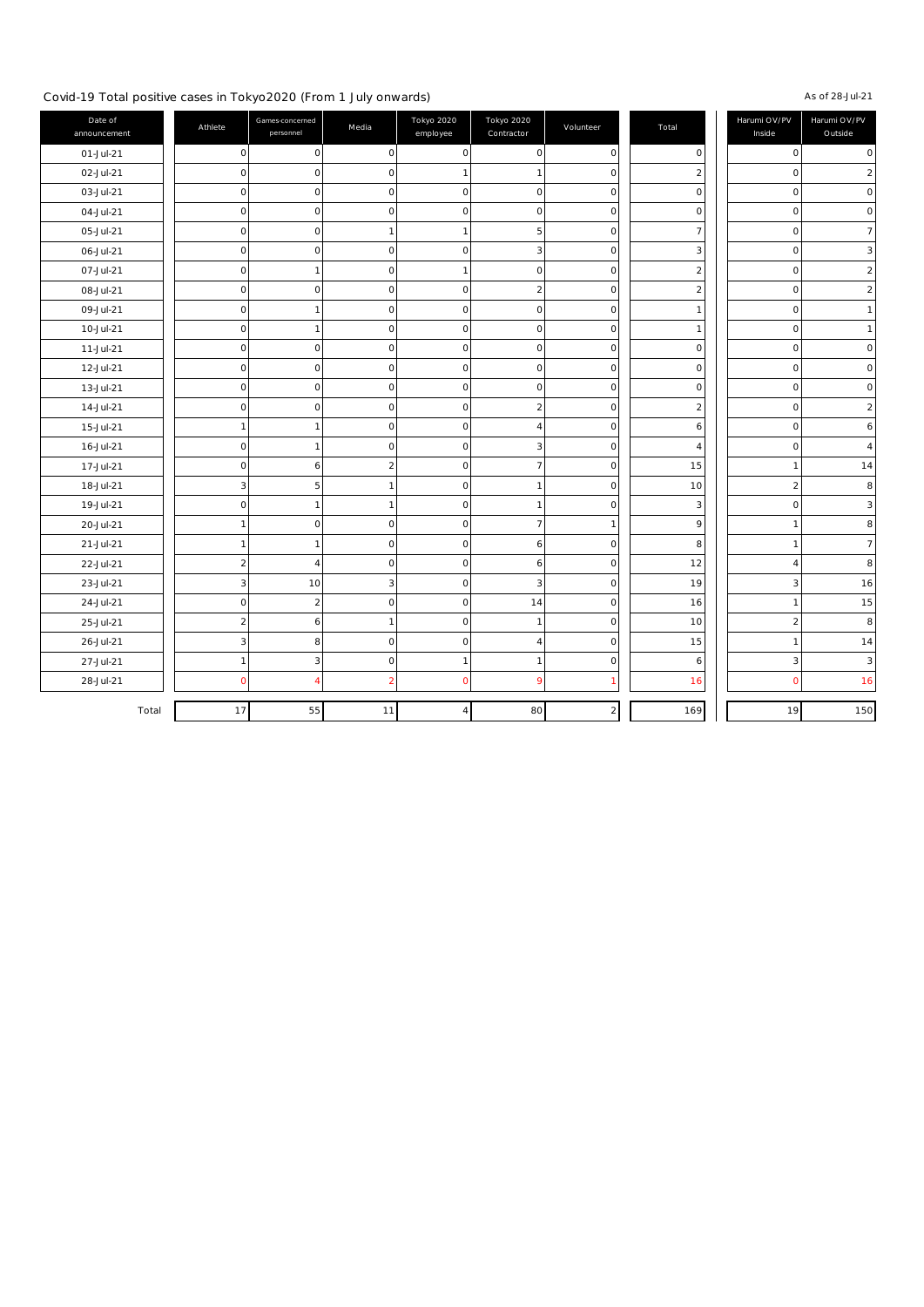### Covid-19 Total positive cases in Tokyo2020 (From 1 J uly onwards)

| Date of<br>announcement | Spectator |
|-------------------------|-----------|
| 01-Jul-21               | 0         |
| 02-Jul-21               | 0         |
| 03-J ul-21              | 0         |
| 04-J ul-21              | 0         |
| 05-J ul-21              | 0         |
| 06-Jul-21               | 0         |
| 07-Jul-21               | 0         |
| 08-Jul-21               | 0         |
| 09-Jul-21               | 0         |
| 10-Jul-21               | 0         |
| 11-Jul-21               | 0         |
| 12-Jul-21               | 0         |
| 13-Jul-21               | 0         |
| 14-J ul-21              | 0         |
| 15-J ul-21              | 0         |
| 16-J ul-21              | 0         |
| 17-J ul-21              | 0         |
| 18-Jul-21               | 0         |
| 19-J ul-21              | 0         |
| 20-Jul-21               | 0         |
| 21-Jul-21               | 0         |
| 22-Jul-21               | 0         |
| 23-Jul-21               | 0         |
| 24-J ul-21              | 0         |
| 25-J ul-21              | 0         |
| 26-Jul-21               | 0         |
| 27-Jul-21               | 0         |
| 28-Jul-21               | 0         |
| Total                   | 0         |